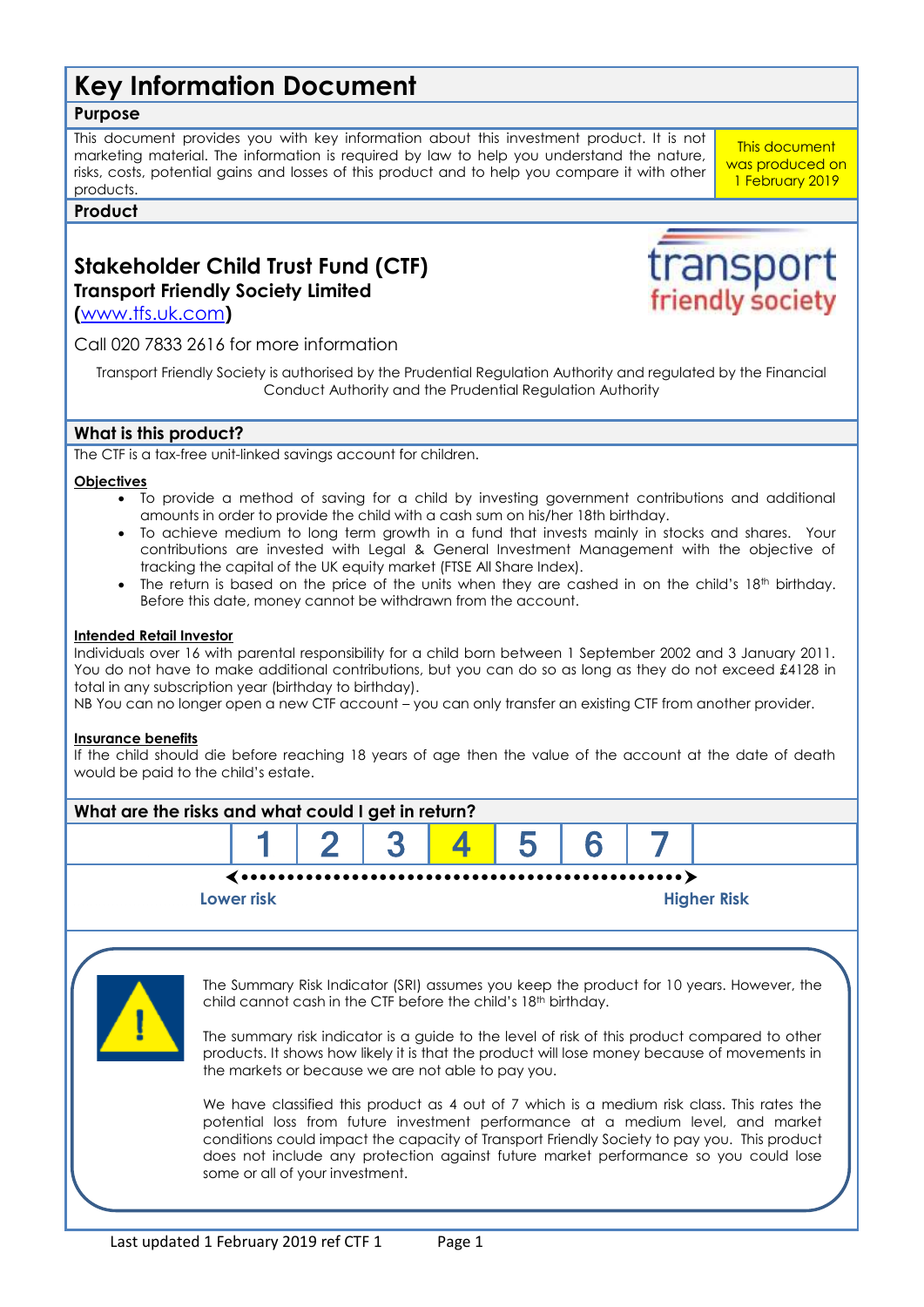# **Performance Scenarios for the Child's Savings Plan**

| Investment: £10,000 single premium   |                                                       |            |            |           |  |
|--------------------------------------|-------------------------------------------------------|------------|------------|-----------|--|
| <b>Survival Scenarios</b>            |                                                       | 1 year     | 5 years    | 10 years  |  |
| <b>Stress</b>                        | What you might get back after costs                   | £5,881     | £5,482     | £4,141    |  |
| Scenario                             | Average return each year                              | $-41.19%$  | $-11.33\%$ | $-8.44%$  |  |
| <b>Unfavourable</b>                  | What you might get back after costs                   | £8,966     | £8,873     | £9,633    |  |
| Scenario                             | Average return each year                              | $-10.34\%$ | $-2.36\%$  | $-0.37\%$ |  |
| Moderate                             | What you might get back after costs                   | £10,466    | £12,527    | £15,683   |  |
| Scenario                             | Average return each year                              | 4.66%      | 4.61%      | 4.60%     |  |
| Favourable                           | What you might get back after costs                   | £12,193    | £17,651    | £25,481   |  |
| Scenario                             | Average return each year                              | 21.93%     | 12.03%     | 9.80%     |  |
|                                      |                                                       |            |            |           |  |
| <b>Accumulated invested amount</b>   |                                                       | £10,000    | £10,000    | £10,000   |  |
|                                      |                                                       |            |            |           |  |
| <b>Death Scenario</b>                |                                                       |            |            |           |  |
| Insured event                        | What your beneficiaries might get back after<br>costs | £10,466    | £12,527    | £15,683   |  |
|                                      |                                                       |            |            |           |  |
| <b>Accumulated insurance premium</b> |                                                       | £0         | £0         | £0        |  |

- This table shows the money you could get back over the next 10 years, under different scenarios, assuming that you invest £10,000.
- The scenarios shown illustrate how your investment could perform. You can compare them with the scenarios of other products.
- The scenarios presented are an estimate of future performance based on evidence from the past on how the value of this investment varies and are not an exact indicator. What you get back will vary depending on how the market performs and how long you keep the plan.
- The stress scenario shows what you might get back in extreme market circumstances, and it does not take into account the situation where we are not able to pay you.
- The figures shown include all the costs of the product itself.
- As with all stock market investments the value may fall as well as rise and you may get back less than has been invested.

### **What happens if Transport Friendly Society is unable to pay out?**

If Transport Friendly Society is unable to meet its liabilities, compensation may be payable by the Financial Services Compensation Scheme. Further information on the Scheme is available from the Financial Services Compensation Scheme on 020 7892 7300 or a[t www.fscs.org.uk.](http://www.fscs.org.uk/)

### **What are the costs?**

The reduction in yield (RIY) shows what impact the total costs you pay will have on the investment return you might get. The total costs take into account one-off, ongoing and incidental costs.

The amounts shown here are the cumulative costs of the plan itself, for three different holding periods. They include potential early exit penalties. The figures assume that you invest a single contribution of £10,000. The figures are estimates and may change in the future.

| <b>Costs over Time</b>          |                |                |                |
|---------------------------------|----------------|----------------|----------------|
| Investment                      | If you cash in | If you cash in | If you cash in |
| <b>Scenarios</b>                | after 1 year   | after 5 years  | after 10 years |
| <b>Total Costs</b>              | £159           | £983           | £2,559         |
| Impact on return (RIY) per year | 1.59%          | 1.59%          | 1.59%          |
|                                 |                |                |                |